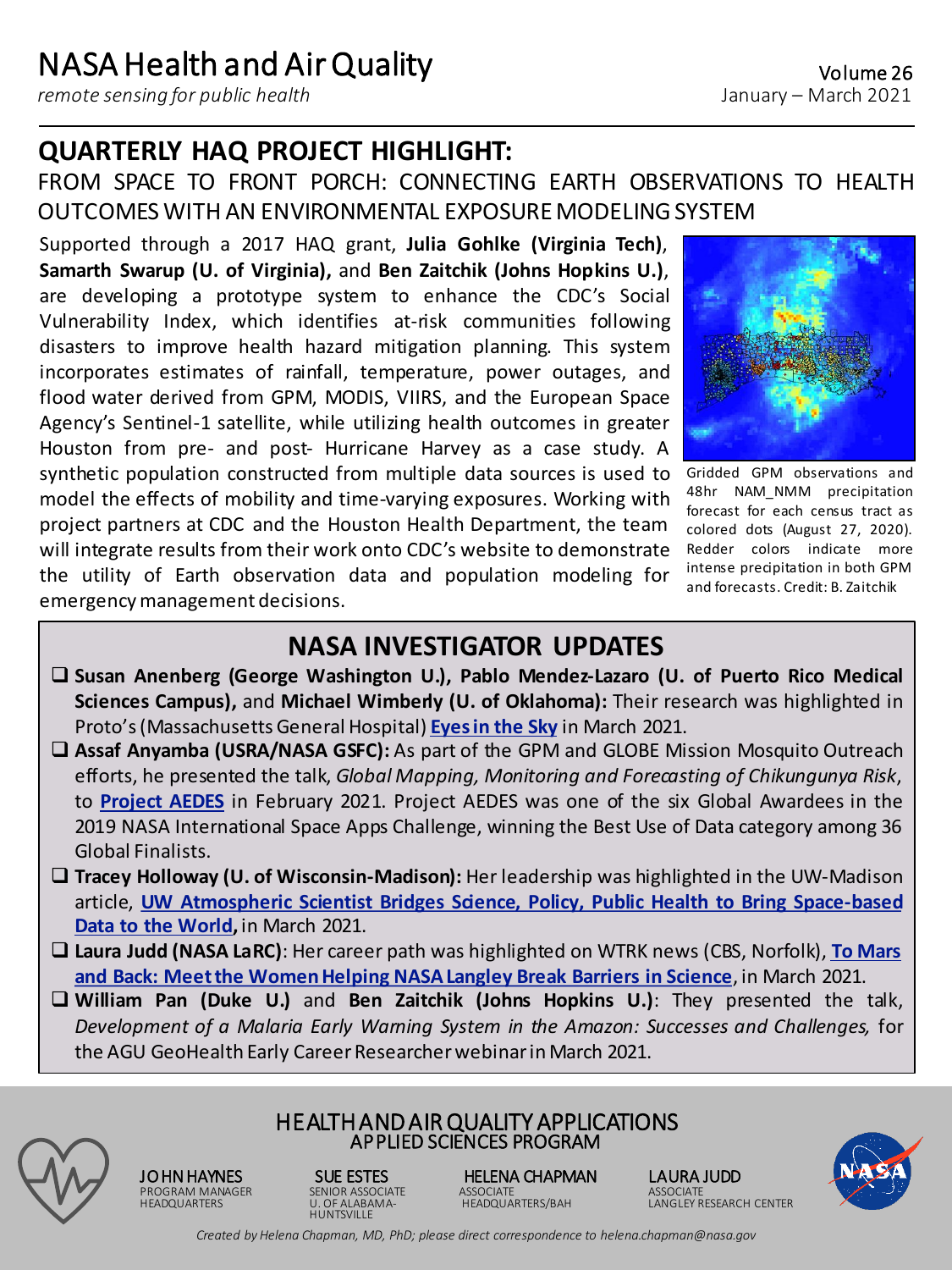*remote sensing for public health*

# **NASA HEALTH AND AIR QUALITY APPLIED SCIENCES TEAM**

In February 2021, the **NASA Health and Air Quality Applied Sciences Team** [\(HAQAST\)](https://haqast.org/) (2021-2025), led by **Tracey Holloway (U. of Wisconsin, Madison)**, which was selected in December 2020, held the first HAQAST team meeting with **14 Principal Investigators**. The team is charged with engaging managers, officials, and others in the air quality and health communities to identify emerging, near-term opportunities to apply NASA Earth Science data in collaborative Tiger Team applications projects.

- ❑ Susan Anenberg (George Washington U.)
- ❑ Bryan Duncan (NASA Goddard SpaceFlight Center)
- ❑ Arlene Fiore(Colombia U.)
- ❑ Pawan Gupta (Universities SpaceResearch Association)
- ❑ Tracey Holloway (U.of Wisconsin, Madison)
- ❑ Yang Liu (Emory U.)
- ❑ Jingqiu Mao (U. of Alaska, Fairbanks)
- ❑ Randall Martin (Washington U. in St. Louis)
- ❑ Jeffrey Pierce(Colorado StateU.)
- ❑ Armistead Russell (Georgia Instituteof Technology)
- □ Amber Soja (National Institute of Aerospace Associates)
- ❑ Daniel Tong (George Mason U.)
- ❑ Christopher Uejio (Florida StateU.)
- ❑ Qian Xiao (U. of Texas Health Science Center atHouston)

In March 2021, the HAQAST team supported the **HAQAST Launch '21 Public Meeting** to provide an [opportunity](https://haqast.org/haqastlaunch21/) for endusers and stakeholders to learn about the work of the 14 HAQAST PIs, make connections, and get ready for the upcoming Tiger Teams. In March and April 2021, the HAQAST team coordinated the **Spring '21 [Discussion](https://haqast.org/haqast-3-discussion-group-meetings/) Groups** as informal discussion groups to build two-way dialogue with stakeholder partners in health and air quality. These project leads – along with their applied research partners, end users, and stakeholders – will work to connect NASA Earth Science data and tools to the environmental health and air quality communities.



HAQAST Spring '21 Discussion Group with J. Haynes, K. Pruitt, T. Holloway, and B. Duncan. Credit: H. Chapman

#### **March 2021 Discussion Groups**

- ❑ Improving air quality forecast and analysis under smoke conditions **(Jingqui Mao, Jun Wang)**
- ❑ How can NASA Earth observations support environmental justice? **(Susan Anenberg, Qian Xiao)**
- ❑ Expanding community involvement in the design of satellite-derived PM2.5 **(Randall Martin)**
- ❑ What is the best way to combine NASA data and low-cost monitorsto quantify air pollution? **(Jeff Pierce)**
- ❑ Improving emission inventories for nitrogen oxides (NOx) **(Daniel Tong, Daniel Goldberg)**
- ❑ Differentiated health impacts of persistent and/or extreme smoke events **(Amber Soja)**

#### **April 2021 Discussion Groups**

- ❑ How can NASA data support analysis of high-pollution Events? **(Arlene Fiore)**
- ❑ How can NASA field campaign data support stakeholder information needs? **(Brad Pierce)**
- ❑ What are the main needs for improved communication, data visualization, and ease-of-access for satellite data products? **(Bryan Duncan)**
- ❑ Relationship between indoor and outdoor air quality and role of NASA data **(Pawan Gupta)**
- ❑ PM composition and health impacts **(Yang Liu, Sundar Christopher)**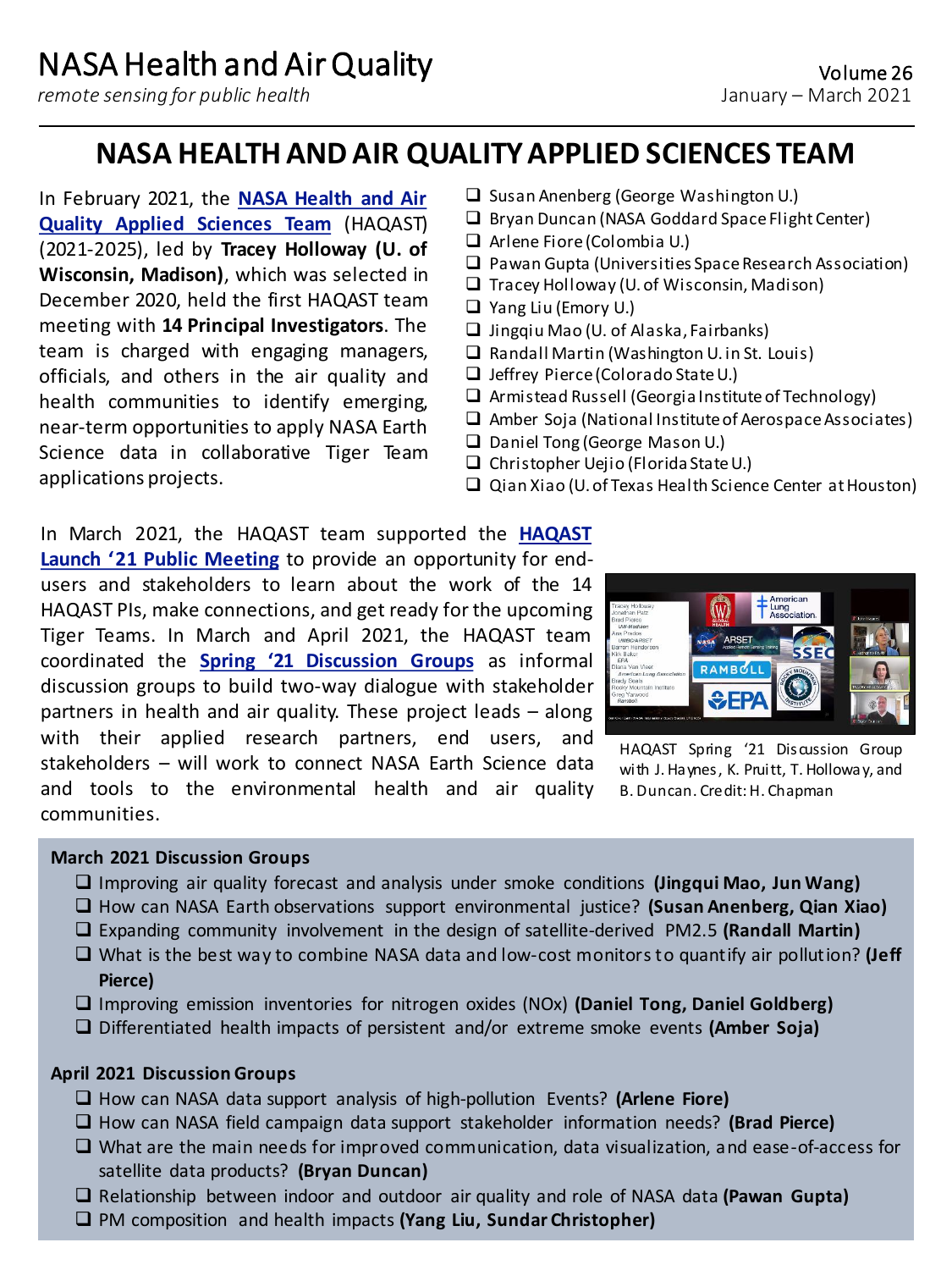*remote sensing for public health*

# **NASA HAQ TEAM HOSTS SCIENTIFIC SESSION AT AMS 2021**

At the American Meteorological Society (AMS) 2021, the NASA HAQ team coordinated a scientific session, *Integrating NASA Satellite Data to Strengthen Environmental Health Applications: Approaches to Informing Health [Decision-Making](https://ams.confex.com/ams/101ANNUAL/meetingapp.cgi/Session/56144) and Enhancing Public Engagement,* in the 12th Conference on Environment and Health. Moderated by **Helena Chapman (NASA HQ/BAH)** and **Laura Judd (NASA LaRC)**, this session included nine oral session topics and had over 40 attendeesin the live session.



❑ Using NASA Earth Observation Satellites to Enhance Health and Air Quality Applications **(John Haynes, NASA HQ)**

- ❑ The NASA TEMPO Mission: Revolutionary Air Pollution Observations for Environmental Health Applications**(Aaron Naeger, U. of Alabama in Huntsville)**
- ❑ Using CrIS Ammonia Observations to Improve Decision-Making on PM2.5 Control Policies **(Nicholas Heath, AER)**
- ❑ Using Satellite Data to Support Regional Dust Event Detection and Forecasting in the Southwestern United States—Application to Valley Fever Surveillance, Highway Safety, and Air Quality Management **(Thomas Gill, U. of Texas at El Paso)**
- ❑ Plankton, Aerosol, Cloud, Ocean Ecosystem (PACE) Mission: Advanced Oceanic and Atmospheric Satellite Observationsfor Science-Driven Environmental Health Applications**(Erin Urquhart, SSAI/NASA Goddard Space Flight Center)**
- ❑ Endemicity of a Water-BorneDisease in Human Population **(AntarJutla, U. of Florida)**
- ❑ Associations between Eight Earth Observation-Derived Climate Variables and Pathogen-Specific Enteric Infectionsin Multiple Large Surveillance Studies **(Josh Colston, U. ofVirginia)**
- ❑ Development of a Health Management Information System Web Application for Using NASA Satellite-Based EarthObservations**(John Beck, U. ofAlabama in Huntsville)**
- ❑ Evaluating West Nile Virus Forecasts in an Endemic Region of North America: A Retrospective Model Comparison and Validation **(Michael Wimberly,U. of Oklahoma)**

The HAQ team also presented the poster, *Using NASA Satellite Data to Expand [Environmental](https://ams.confex.com/ams/101ANNUAL/meetingapp.cgi/Paper/379880) Health Networks: Emphasis on the One Health Concept,* in the 12th Conference on Environment and Health.

# **CDC ZOONOSES & ONE HEALTH UPDATES**

In February 2021, **John Haynes(NASA HQ)** and **Juli Trtanj (NOAA)** were invited presenters to the monthly CDC Zoonoses & One Health Updates (**[ZOHU](https://www.cdc.gov/onehealth/zohu/index.html)**) webinar, which offers timely updates on zoonotic and infectious disease topics. Their talk, *NASA and NOAA Earth [Observations](https://www.cdc.gov/onehealth/zohu/2021/february.html) for Health and Air Quality Applications*, highlighted the use of Earth observations to improve health and air quality management and public health surveillance, focusing on applications of satellite data in relation to the COVID-19 pandemic. Over 500 people participated in the webinar. This speaking engagement was a result of NASA's continued participation on the One Health Federal Interagency COVID-19 Coordination Group, led by the CDC One Health Office.



Credit: CDC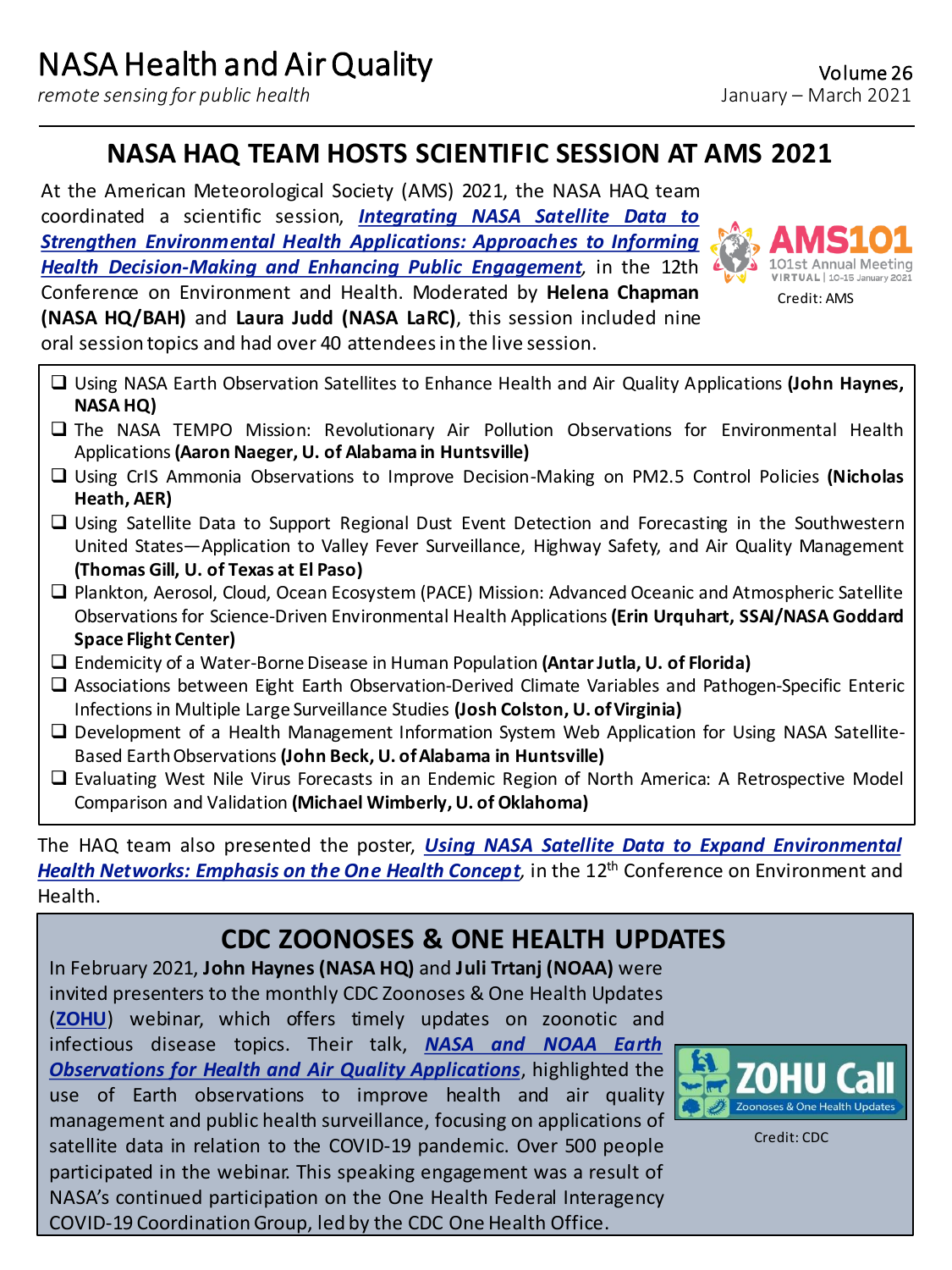*remote sensing for public health*

**GEO HEALTH COMMUNITY OF PRACTICE HOLDS MONTHLY TELECONS**



The Group on Earth Observations (GEO) **Health [Community](http://www.geohealthcop.org/) of Practice** (CoP) – led by **John Haynes (NASA HQ)** and **Juli Trtanj (NOAA)** – coordinates community teleconferences to leverage expertise across sectors and geographies and share Earth observation data and tools to support health decision-making. As each teleconference has engaged about 60 participants, new GEO Health CoP members have joined and presented theirresearch applicationsto the wider community.

- ❑ **[January](http://www.geohealthcop.org/workshops/2021/1/26/telecon-jan2021) 2021:**, **Bryan Duncan (NASA GSFC)** presented on **[CityAQ](https://airquality.gsfc.nasa.gov/cityaq-pilot-combine-local-monitoring-data-geos-cf-model-outputs-develop-city-scale-operational)**, a pilot project that provides optimized airquality forecaststo city health and air qualitymanagers.
- ❑ **[February](http://www.geohealthcop.org/workshops/2021/2/16/telecon-feb2021) 2021:** The **Central American Technological University (UNITEC) team** shared the COVID-19 and Dengue Observatory, and **William Pan (Duke U.)** described **[malaria](https://www.nasa.gov/feature/goddard/2017/using-nasa-satellite-data-to-predict-malaria-outbreaks) risk maps** in the Amazon.
- ❑ **[March](http://www.geohealthcop.org/workshops/2021/3/2/telecon-mar2021) 2021: Vineet Khanna (Veterans Affairs Medical Center)** discussed lung cancer screening with pollution as a factor, **Pawan Gupta (USRA/NASA MSFC)** described air quality forecasting with **NASA SERVIR in [Thailand](https://www.nasa.gov/mission_pages/servir/thailand-brings-nasa-air-quality-data-down-to-earth.html)**, and **Pablo Méndez-Lázaro (U. of Puerto Rico Medical Sciences Campus)** shared an **air quality [forecasting](https://www.nasa.gov/feature/nasa-helps-puerto-rico-prepare-for-saharan-dust-impacts/) tool** on seasonal Saharan dust storm events in the Caribbean.
- ❑ **[March](http://www.geohealthcop.org/workshops/2021/3/30/telecon-mar2021) 2021**: **Marjan Van Meerloo (European Commission)** discussed the Early Warning for Epidemics Prize, **Antar Jutla (U. of Florida)** shared findings from his COVID-19 research, and **Ben Zaitchik (Johns Hopkins U.)** presented harmonized Earth observation datasets with COVID-19 cases.

The **Small Work [Groups](http://www.geohealthcop.org/small-work-groups)** leads – Heat (**Ben Zaitchik, Johns Hopkins U.**); Infectious Diseases (**Antar Jutla, U. of Florida**); Food Security and Safety (**Dorian Janney, NASA GSFC/GPM**); and Health Care Infrastructure (**John Balbus, NIEHS**; **Andreas Skouloudis, iSteep.org**) – leveraged expertise with CoP members to provide scientific and technical knowledge on selected health-related topics for specific project tasks. We look forward to strengthening these scientific networks over the following months!

## **UPCOMING TRAINING ON NASA TEMPO DATA PRODUCTS**

In preparation for the NASA TEMPO launch set for October 2022, the Early Adopters Program has been coordinating with the TEMPO Science Team in designing pre-launch data products that represent the planned operational products after launch. On April 28, 2021, the **Pre-Launch TEMPO Data User Tutorial** will provide an overview and [specifications](https://weather.msfc.nasa.gov/tempo/tempo-data-user-tutorial.html) of the first major release of pre-launch proxy TEMPO data products for the early adopter community. Current and new early adopters are encouraged to attend the tutorial session.



TEMPO. Source: [TEMPO website](http://tempo.si.edu/overview.html)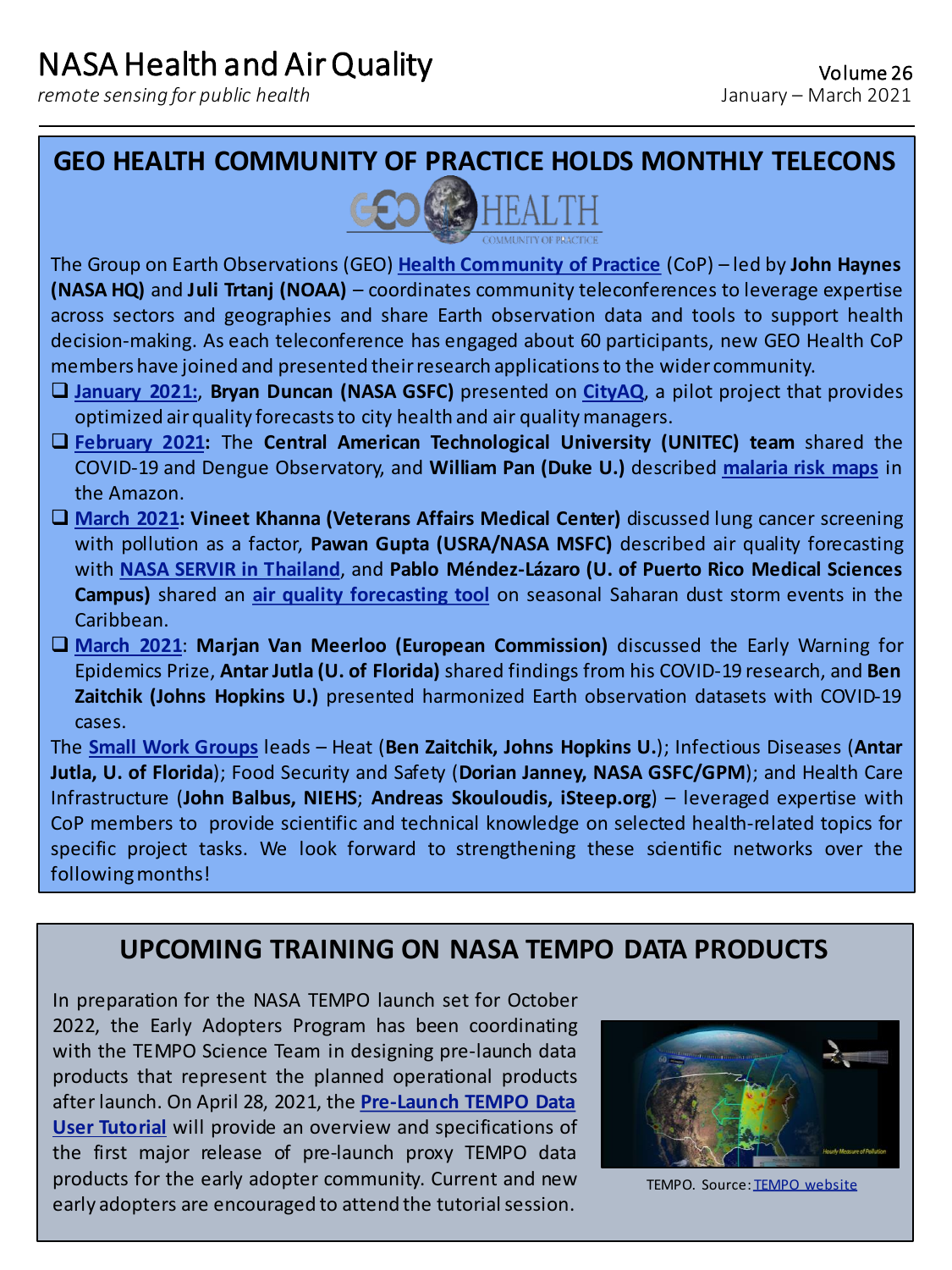*remote sensing for public health*

## **NASA HAQ TEAM HOSTS SYMPOSIUM AT AMCA 2021**

In March 2021, the HAQ team supported the *NASA Earth Observations for Improved Vector-borne Disease Surveillance* symposium at the American Mosquito Control Association Annual Conference, with over 130 attendees. Moderated by **Helena Chapman (NASA HQ/BAH)**, researchers described examples of integrating satellite (LDAS, GPM, MODIS) with ground-based data to enhance mosquito-borne disease surveillance and risk characterization(ArboMAP, DHIS2, VectorSurv).

- ❑ Earth Observations Applied to a Changing World: NASA Health and Air Quality Applications **(John Haynes, NASAHQ)**
- ❑ A Thermodynamic Paradigm for Studying Disease Vector's Habitats and Life Cycles Using NASA's NextGenRemote Sensing Instruments**(Jeffrey Luvall, NASA MarshallSpace Flight Center)**
- ❑ Malaria Early Warning System Tools to Understand the Re-emergence of Malaria in Ecuador **(William Pan, DukeU.)**
- ❑ VectorSurv Gateway Tools for Tracking the Spread of Invasive Aedes and Risk for Aedes-borne Viruses **(Chris Barker, U. of California, Davis)**
- ❑ Multiregion Modeling and Prediction of Human Arboviral Disease: West Nile Virus in South Dakota, Louisiana, and Elsewhere **(Justin Davis, U. of Oklahoma)**

Also, **H. Chapman** presented the talk, *Using Satellite Data to Enhance One Health Networks in* Vector Control, in the Disease and Vector Studies session.

# **2021 NASA ACCP AQ WORKSHOP**

In March 2021, the **2021 NASA Aerosol, Cloud, Convection and Precipitation (ACCP) Air Quality Workshop** focused on current applications and future [opportunities](https://vac.gsfc.nasa.gov/accp/events-more.htm?id=75) of ACCP observations to support air quality and disaster applications. This three half-day virtual meeting provided an opportunity for representatives from federal and state operational agencies, private companies, and boundary organizations to discuss how NASA ACCP aerosol products could be better leveraged to inform decision-making activities. On the agenda, Day 1 offered an overview of the Decadal Survey and the ACCP Study and Applications. Day 2 included panel sessions on air quality forecasting and monitoring, followed by an open discussion with current and emerging end-users. Day 3 focused on the needs of the public health, wildfire smoke, dust storms, and aviation hazard communities. This workshop had more than 160 participants.

# **NASA HAQ TEAM PRESENTS AT ASPPH 2021**

In March 2021, at the Association of Schools and Programs of Public Health (ASPPH) Annual Meeting 2021, **Helena Chapman (NASA HQ/BAH)** represented the HAQ Team and presented an eposter presentation, *Promoting Innovative Scientific Approaches to Build One Health Networks*. In this presentation, she encouraged multidisciplinary collaborations that integrate diverse scientific data and approaches that can foster community partnerships, strengthen public education, and ultimately protect population health. She described the GEO Health Community of Practice as a timely example of Earth and health scientists collaborating throughout the COVID-19 pandemic to advance scientificknowledge on environmental health indicators.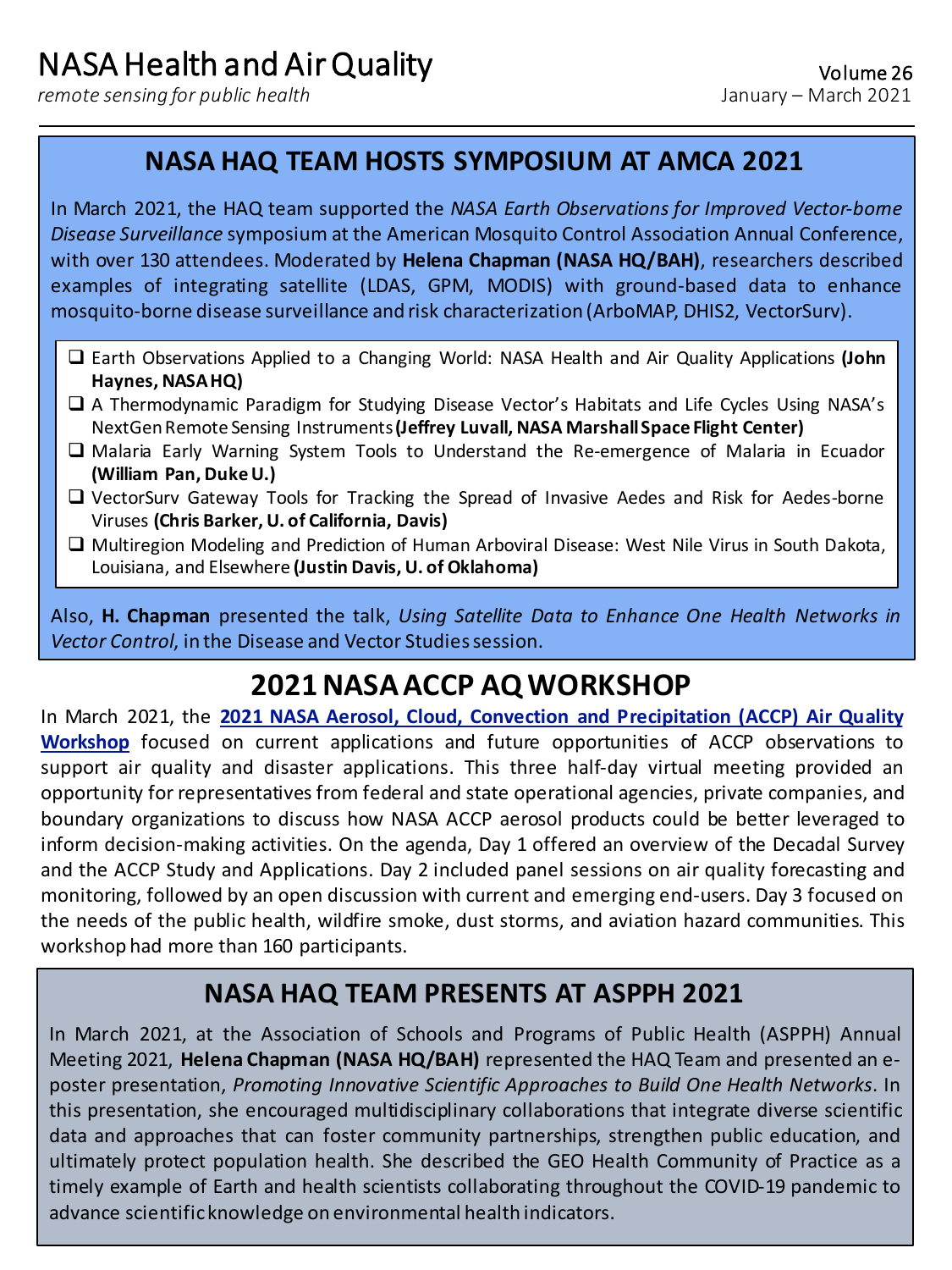*remote sensing for public health*

### **RECENT WEBINARS BY HAQ TEAM**

The NASA HAQ team (**John Haynes, NASA HQ; Helena Chapman, NASA HQ/BAH**) conducted webinars on Earth observations for public health applications and on potential careerpaths.

#### **January 2021**

❑ **NIH's Foundation for Advanced Education in the Sciences**: J. Haynes and H. Chapman provided invited lectures for the **Global Health and [Infectious](https://catalog.faes.org/public-health/pbhl-450) Diseases** course.

#### **February 2021**

❑ **U. of Oklahoma's Student Chapter of AMS and National Weather Association**: J. Haynes presented the talk, *A Day in the Life of a Program Manager for Health and Air Quality at NASA* (30 [students\).](https://scan.metr.ou.edu/index.php/2021/02/04/february-general-meeting/)

#### **March 2021**

❑ **Women Power Week (U. Chile, U. Concepción, U. Santiago de Chile)**: H. Chapman presented the talk, *Exploring an Innovative Health Career: From Mosquitoes to Satellites* (40 students).

## **LOOKING AHEAD**

**A.37 Earth Science Applications: [Health and Air Quality \(ROSES2021\)](https://nspires.nasaprs.com/external/solicitations/summary!init.do?solId=%7b78D66990-C241-F2F9-5A15-BC02AD87C40D%7d&path=open) NOI due: April 30, 2021 Proposal due: June 18, 2021**

**ARSET Training: [Satellite Observations and Tools for](https://appliedsciences.nasa.gov/join-mission/training/english/arset-satellite-observations-and-tools-fire-risk-detection-and)  Fire Risk, Detection, and Analysis** May 11-27, 2021

**Virtual Meetings: 2021 FDA One Health Symposium** April 13, 2021

**[American Thoracic Society](https://conference.thoracic.org/)  International Conference** May 14-19, 2021

**Air & Waste Management [Association's Annual Conference &](https://www.awma.org/ace2021)  Exposition** June 14-17, 2021

## **RECENT COMMUNICATIONS**

### **NASA**

- ❑ **Landsat [Satellite](https://www.nasa.gov/feature/goddard/2021/landsat-satellite-data-warns-of-harmful-algal-blooms) Data Warns of Harmful Algal Blooms (Kate Ramsayer, NASA GSFC)**
- ❑ **Paraguay's First Satellite Deployed From the [International](https://www.nasa.gov/mission_pages/station/research/news/birds-4-paraguays-first-satellite) Space Station (Melissa Gaskill, NASA JSC)**

### **NASA Applied Sciences Program**

- ❑ **Applied Sciences 2020 [Highlights](https://appliedsciences.nasa.gov/sites/default/files/2021-01/NASA_EndofYear_010620.pdf)**
- ❑ **It's All in the Details: Planning a Successful [Conference](https://appliedsciences.nasa.gov/our-impact/people/its-all-details-planning-successful-conference-laurel-fletcher) with Laurel Fletcher (Maddie Ecker, U.Group)**

### **NASA Earth Observatory**

- ❑ **Reduced Fires Lead to Some Air Quality [Improvements](https://earthobservatory.nasa.gov/images/147909/reduced-fires-lead-to-some-air-quality-improvements-in-africa) in Africa (Sofie Bates, NASA Earth Science News Team, and Mike Carlowicz)**
- ❑ **[Smoking](https://earthobservatory.nasa.gov/images/147881/smoking-sugar-fields-in-south-florida) Sugar Fields in South Florida (Adam Voiland, NASA Earth Science News Team)**